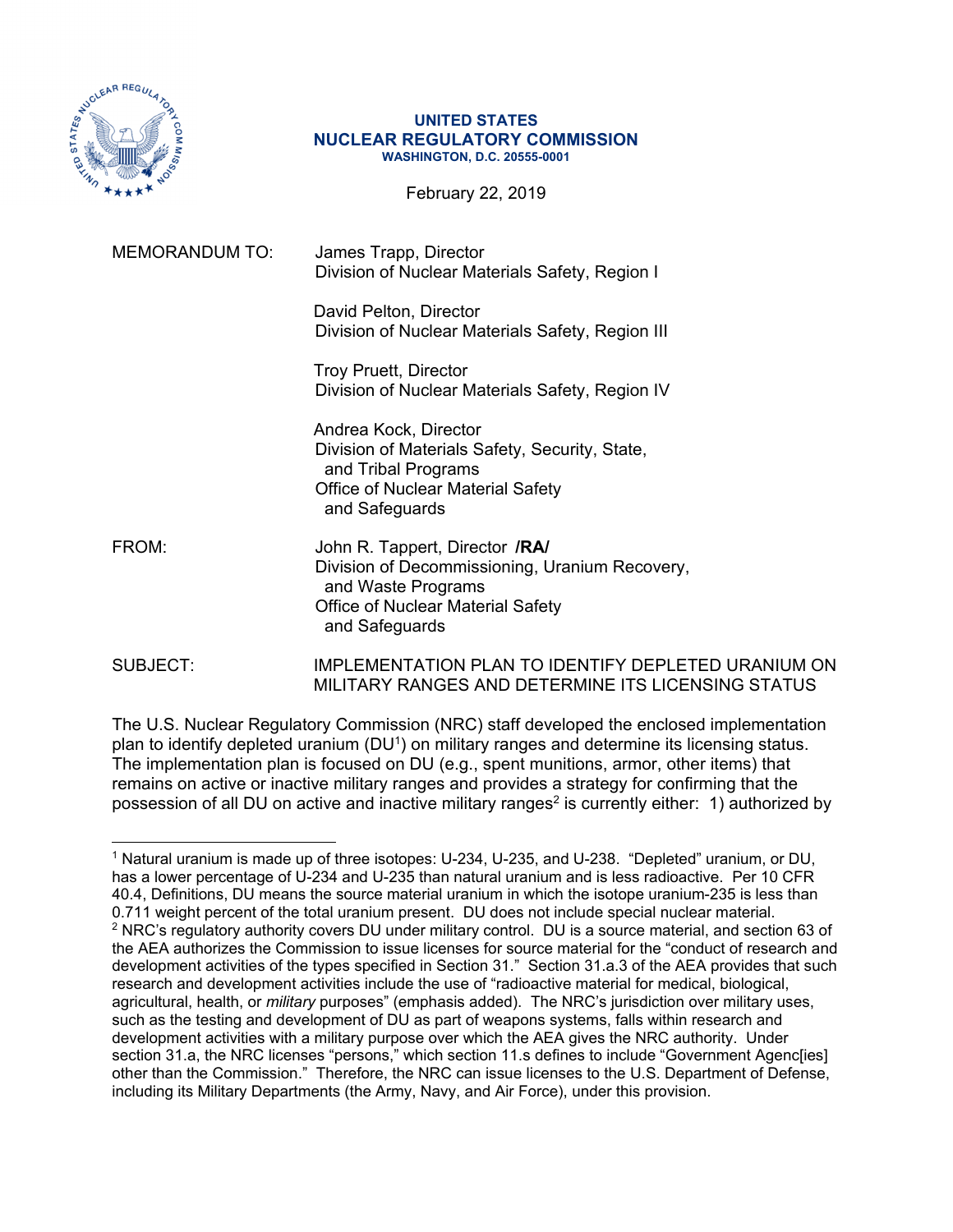an NRC license or 2) being addressed through the Memorandum of Understanding (MOU) between the NRC and U.S. Department of Defense (DoD) for Coordination on Comprehensive Environmental Response, Compensation, and Liability Act (CERCLA) Response Actions at DoD Sites with Radioactive Materials (ADAMS Accession No. ML16092A294).3

In developing the implementation plan, the NRC staff was informed by previous DU licensing (i.e., the NRC's previous approach related to unlicensed Davy Crockett DU) and established an NRC-wide strategy to ensure that any identified unlicensed DU comes under appropriate NRC oversight. The NRC staff developed a process that would have the U.S. Navy Master Materials Licensees<sup>4</sup> and the U.S. Air Force Master Materials Licensees (MMLs) and the U.S. Department of the Army (Army),<sup>5,6</sup> confirm that all of the DU that remains on active and inactive ranges is under NRC regulatory oversight, while minimizing unnecessary regulatory burden.

The NRC Regional Offices reviewed this implementation plan, provided insights, and contributed significantly to the development of the milestones and estimated resources needed to implement this plan and its attachments. The NRC staff also discussed the approaches in this plan with the military. The NRC staff understands that the activities discussed in this plan will start after this memorandum is issued and resources are allocated to perform the work.

The NRC staff's implementation plan consists of the following sections that are described in detail in the enclosure to this memorandum and outlined below:

- Purpose and Background
- Implementation Steps

## o **Step 1, Identify ranges containing DU**

Step 1(a), Discuss the DU Implementation Plan in more detail with the Navy, Air Force, and Army

Step 1(b), Identify unlicensed ranges that contain DU and are subject to the NRC/DoD MOU

Step 1(c), Identify any additional information needed for licensed ranges that contain DU

## o **Step 2, Confirm the licensing status of DU on military ranges**

<sup>&</sup>lt;sup>3</sup> At a public meeting, Office of Nuclear Material Safety and Safeguards (NMSS) staff committed to evaluate the potential for the presence of DU, other than the Davy Crockett Weapon System DU, on the Hawaiian installations (ADAMS Accession No. ML13352A214). This implementation plan will enable the NRC to fulfill this commitment. Following this implementation plan, the NRC staff will identify DU from NRC historical records and confirm such records with the DoD.

<sup>4</sup> The U.S. Navy MML includes radiological material possessed by the U.S. Marines that is under NRC regulatory oversight.

<sup>5</sup> The U.S. Army has specific licenses for sites with DU and does not hold an MML.

<sup>&</sup>lt;sup>6</sup> License Conditions (LCs) 12 and 13 of the Davy Crockett license (SUC-1593) require the Army to notify the NRC if it identifies any information that indicates that Davy Crockett DU is present anywhere other than the installations already licensed. These LCs do not require the Army to search for additional DU from other weapon systems.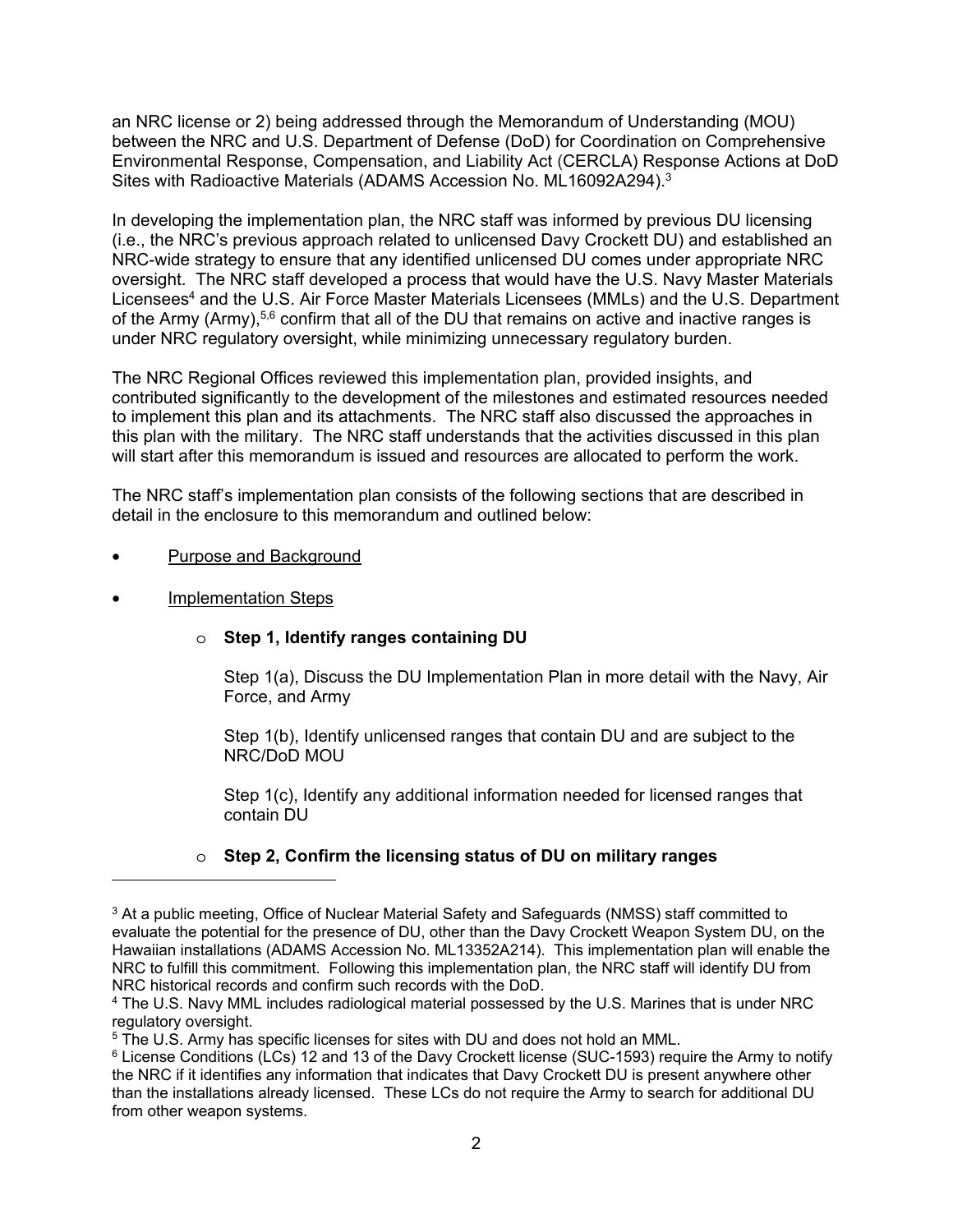Step 2(a), Issue a confirmation request for identified ranges; if any ranges are unlicensed, move to Step 3

Step 2(b), Confirm response through inspection, if necessary

#### o Step 3, Determine appropriate regulatory oversight of unlicensed DU

Step 3(a), Determine if licensing or inclusion in the MOU is appropriate

#### **Resource Analysis**



#### Enclosure:

Implementation Plan for Identification of Depleted Uranium on U.S. Military Ranges and Its **Licensing Status** 

With Attachments:

- 1. Information for NRC Staff Consideration During Plan Implementation
- 2. Current Source Materials Licenses for Depleted Uranium
- 3. Resource Analysis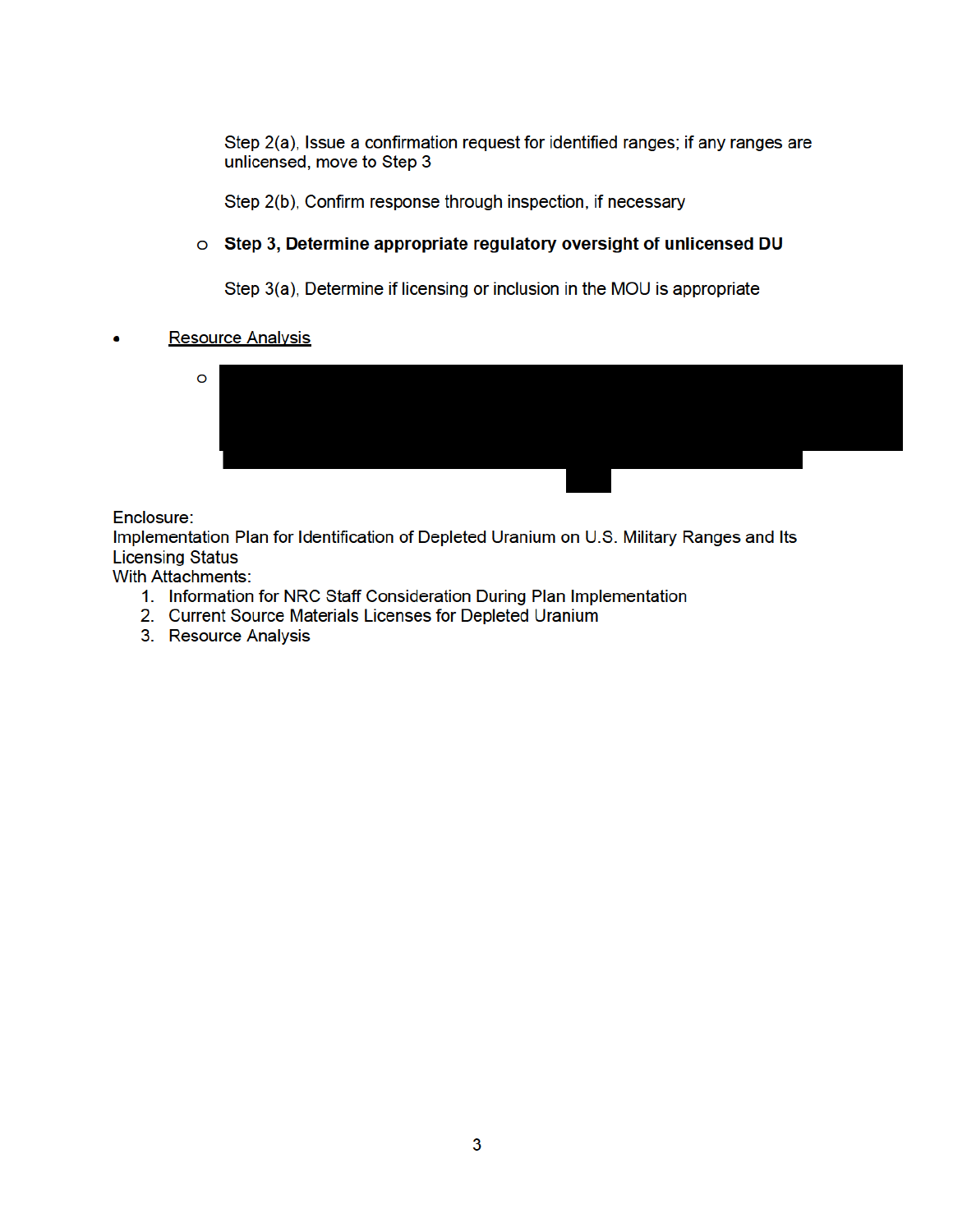# SUBJECT: IMPLEMENTATION PLAN TO IDENTIFY DEPLETED URANIUM ON MILITARY RANGES AND DETERMINE ITS LICENSING STATUS **DATE FEBRUARY 22, 2019**

#### **DISTRIBUTION:**

| DUWP r/f        | M. Simmons, RIV | S. Seeley, RI   | V. Campbell, RIV     |
|-----------------|-----------------|-----------------|----------------------|
| R. Evans, RIV   | E. Ullrich, RI  | L. Howell, RIV  | R. Kellar, RIV       |
| B. Parker, RIII | D. Janda, RI    | M. Shaffer, RIV | O. Masnyk Bailey, RI |
| A. Kock, DUWP   | K. Conway, DUWP | R. Chang, DUWP  | M. LaFranzo, RIII    |
| R. Browder, RIV | M. Hay, RIV     |                 |                      |

#### **ADAMS Accession No.: ML18157A033 (Pkg.)**

| <b>OFC</b>  | DUWP/MDB                      | DUWP/MDB        | Region I | Region II  | Region III       |
|-------------|-------------------------------|-----------------|----------|------------|------------------|
| <b>NAME</b> | <b>DMisenhimer</b>            | <b>CHolston</b> | RPowell  | <b>NA</b>  | <b>MKunowski</b> |
| <b>DATE</b> | 02/14/18                      | 12/8/16         | 5/10/18  |            | 5/10/18          |
| <b>OFC</b>  | <b>Region IV</b>              | MSST/MSLB       | DUWP/MDB | <b>OGC</b> | <b>DUWP</b>      |
| <b>NAME</b> | R.Evans for<br><b>RKellar</b> | SCrane          | SKoenick | TBarczy    | <b>JTappert</b>  |
| <b>DATE</b> | 05/29/18                      | 6/6/18          | 7/13/18  | 10/30/18   | 2/22/2019        |

**OFFICIAL RECORD COPY**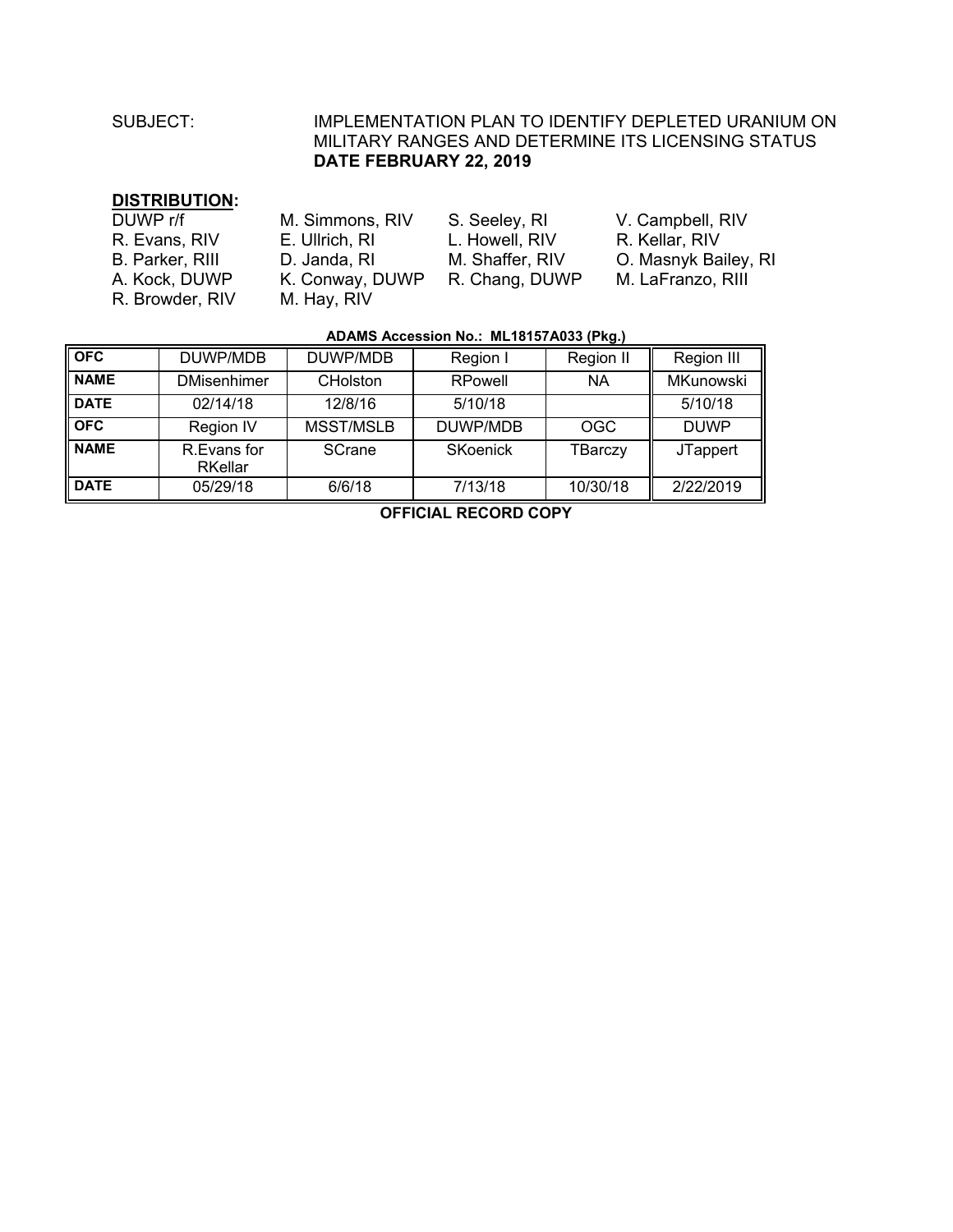## **IMPLEMENTATION PLAN FOR IDENTIFICATION OF DEPLETED URANIUM ON U.S. MILITARY RANGES AND ITS LICENSING STATUS**

## **Purpose**

The U.S. Nuclear Regulatory Commission (NRC) staff developed this implementation plan to identify depleted uranium (DU<sup>1</sup>) spent munitions, armor, and other items, used on U.S. military ranges (for training and other purposes) and determine its licensing status. The plan's primary objective is to provide the strategy that will enable the NRC to confirm that all DU on active or inactive military ranges is either authorized by an NRC license or addressed through the NRC/U.S. Department of Defense (DoD) Memorandum of Understanding (MOU) for Coordination on Comprehensive Environmental Response, Compensation, and Liability Act (CERCLA) Response Actions at DoD Sites with Radioactive Materials (Agencywide Documents Access and Management System [ADAMS] Accession No. ML16092A294).

## **Background**

#### **Regulations**

The NRC has a statutory responsibility to protect public health and safety and promote the common defense and security with respect to the possession and use of source, byproduct, and special nuclear material under the Atomic Energy Act of 1954, Public Law 83-703, 68 Stat, 919, as amended (AEA). This responsibility includes licensing, oversight, decommissioning, and remediation of facilities or sites that possess and use source material subject to the NRC's authority. Through its licensing and oversight functions, the NRC ensures that these facilities and sites meet the requirements set forth in Title 10 of the *Code of Federal Regulations* (10 CFR) Part 20, "Standards for Protection Against Radiation," such that radiation levels are protective of the site personnel, ensure the health and safety of the public, and protect the environment.

DU is a source material regulated under 10 CFR Part 40, "Domestic Licensing of Source Material." The requirement to obtain an NRC license for source material is established in Section 62 of the AEA. Section 40.3 of the NRC's regulations provides:

[a] person subject to the regulations in this part may not receive title to, own, receive, possess, use, transfer, provide for long-term care, deliver or dispose of byproduct material or residual radioactive material as defined in this part or any source material after removal from its place of deposit in nature, unless authorized in a specific or general license issued by the Commission under the regulations in this part.

#### **ENCLOSURE**

 1 Per 10 CFR 40.4, Definitions, DU means "the source material uranium in which the isotope uranium-235 is less than 0.711 weight percent of the total uranium present. DU does not include special nuclear material."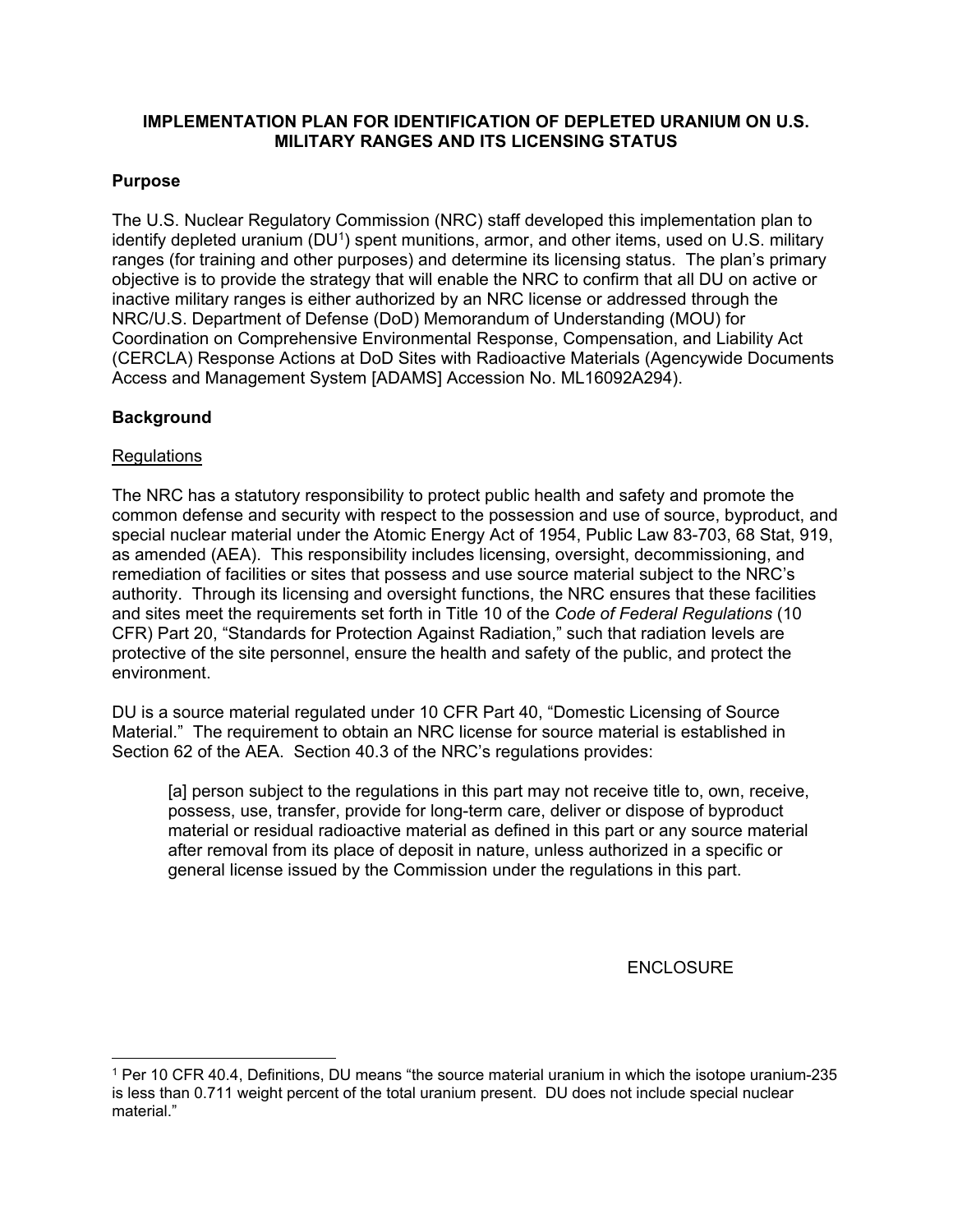Possession of greater than small quantities of DU, as defined in 10 CFR 40.22, must be authorized by a specific license. For small quantities of DU, a general license is available as stated in 10 CFR 40.22:

(a) A general license is hereby issued authorizing commercial and industrial firms; research, educational, and medical institutions; and Federal, State, and local government agencies to receive, possess, use, and transfer uranium and thorium, in their natural isotopic concentrations and in the form of depleted uranium, for research, development, educational, commercial, or operational purposes in the following forms and quantities:

(1) No more than 1.5 kg  $(3.3 \text{ lb})$  of uranium and thorium in dispersible forms (e.g., gaseous, liquid, powder, etc.) at any one time. Any material processed by the general licensee that alters the chemical or physical form of the material containing source material must be accounted for as a dispersible form. A person authorized to possess, use, and transfer source material under this paragraph may not receive more than a total of 7 kg (15.4 lb) of uranium and thorium in any one calendar year. Persons possessing source material in excess of these limits as of August 27, 2013, may continue to possess up to 7 kg (15.4 lb) of uranium and thorium at any one time for one year beyond this date, or until the Commission takes final action on a pending application submitted on or before August 27, 2014, for a specific license for such material; and receive up to 70 kg (154 lb) of uranium or thorium in any one calendar year until December 31, 2014, or until the Commission takes final action on a pending application submitted on or before August 27, 2014, for a specific license for such material; and

(2) No more than a total of 7 kg (15.4 lb) of uranium and thorium at any one time. A person authorized to possess, use, and transfer source material under this paragraph may not receive more than a total of 70 kg (154 lb) of uranium and thorium in any one calendar year. A person may not alter the chemical or physical form of the source material possessed under this paragraph unless it is accounted for under the limits of paragraph (a)(1) of this section; or

(3) No more than 7 kg (15.4 lb) of uranium, removed during the treatment of drinking water, at any one time. A person may not remove more than 70 kg (154 lb) of uranium from drinking water during a calendar year under this paragraph; or

(4) No more than 7 kg (15.4 lb) of uranium and thorium at laboratories for the purpose of determining the concentration of uranium and thorium contained within the material being analyzed at any one time. A person authorized to possess, use, and transfer source material under this paragraph may not receive more than a total of 70 kg (154 lb) of source material in any one calendar year.

#### Regulatory Guidance

The NRC does not have regulatory guidance specific to DU on military ranges. The staff has applied licensing guidance from NUREG-1556, Vol. 7, "Program-Specific Guidance about Academic, Research and Development, and Other Licenses of Limited Scope Including Gas Chromatographs and X-Ray Fluorescence Analyzers." Attachment 1 to this plan summarizes the regulatory guidance that the NRC staff has used in the past for licensing and oversight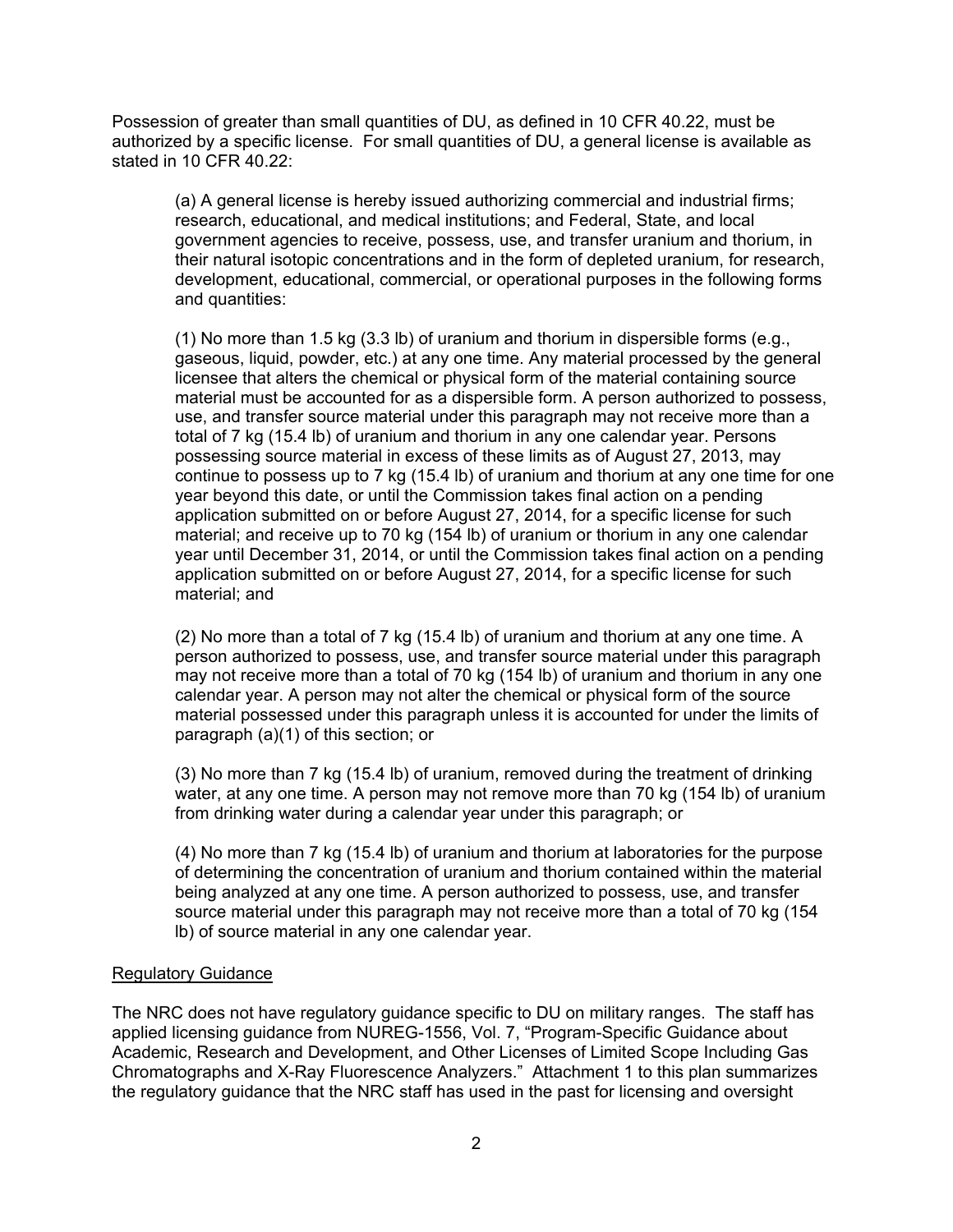activities of this material. Additional licensing guidance may be developed as part of the implementation of this plan.

### NRC's Scope of Licensing

Licenses for DU commonly address the possession, storage, inventory management, and waste management of DU. Refer to Attachment 2 of this implementation plan for a list of the current licenses or Master Materials Licenses (MMLs) issued to the military for DU. Licensees are required to ensure radiation protection of the military personnel, the public, and the environment. In addition, safety assessments should include an analysis of radiation doses and exposure pathways to determine compliance with 10 CFR 20.1302, "Compliance with dose limits for individual members of the public." For example, for SUC-1593, the air pathway was assessed for exposure to aerosolization of the DU on active firing ranges. This scenario is common on many ranges, especially those with unexploded ordnance.

#### Current Licenses

-

The NRC has issued source materials licenses to the U.S. Military (for the Army, specific licenses; for the Navy and Air Force, MMLs) that cover either possession only or possession and use of DU. The NRC licenses the DU present on active military test, research, and training ranges. A majority of these licenses are managed by the NRC's Regional Offices.

#### Commitments Made During the Licensing of the Davy Crockett Spent DU Munitions

In 2007, the Army discovered unlicensed DU in the Davy Crockett M101 Spotting Rounds that were present on one range on the Island of Oahu and four ranges on the Island of Hawaii. The manufacture, storage, testing, and distribution of these rounds was conducted under Atomic Energy Commission regulatory oversight from the 1940s through the 1970s and NRC regulatory oversight in the late 1970s. Historically, these munitions were not accounted for after they had been used on ranges. The Army did not remove or clean up these spent rounds on the range. As a result of further evaluation of its ranges, the Army identified additional ranges containing spent DU rounds. Based on the Army's possession of spent DU munitions at these ranges, the NRC requested that the Army apply for a source material license for possession of the DU material. Source Materials License SUC-1593 was subsequently issued to the Department of the Army in 2013. The licensing of the first two sites identified with Davy Crockett DU munitions took approximately six years. The licensing of the remaining fifteen sites, using a programmatic approach that streamlined the licensing process, took approximately two additional years to complete2.

During the initial licensing action for the Davy Crockett munitions, the NRC staff realized that similar spent DU munitions from other weapon systems could be present on military ranges and not under NRC regulatory oversight. The NRC staff determined that, after completion of the licensing of all the Davy Crockett DU, the NRC would assess if DU munitions from other weapon systems were present on military ranges. Based on these findings, the NRC would determine if further actions were necessary. During a public meeting with stakeholders in 2013 (ADAMS Accession No. ML13352A214), the NRC committed to evaluate the potential for the presence of other (non-Davy Crockett) spent DU munitions on the Hawaiian military installations.

<sup>&</sup>lt;sup>2</sup> License SUC-1593 initially only included two sites and has been amended to include the remaining Army sites.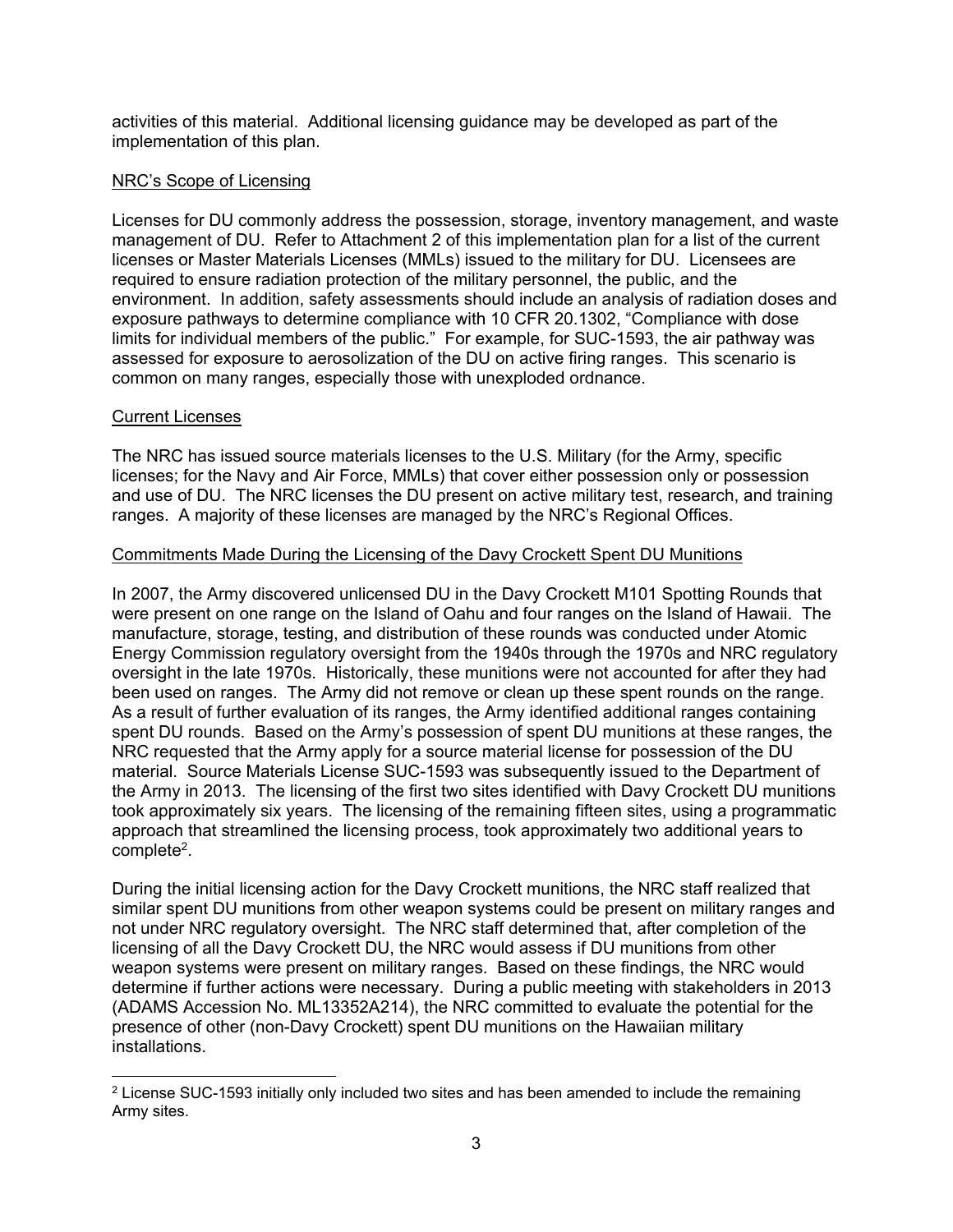Since the Davy Crockett spent DU munitions license amendment was completed in March 2016 to add 15 additional sites, there have been several inquiries from the public about the status of licensing for DU in specific calibers of spent rounds in military training applications and associated inquiries regarding the adequacy of protection of public health and safety. While the NRC's findings regarding the Davy Crockett DU licensed under SUC-1593 indicates that the presence of DU is not an immediate safety concern, this implementation plan aims to address those inquiries and ensure that DU at firing ranges is under appropriate regulatory control.

### **Implementation Plan Steps**

This section of the implementation plan describes the overall strategy to ensure that DU located on active or inactive military ranges is under the NRC's regulatory oversight. This section identifies and describes the three steps of the plan, the associated implementation schedule, and milestones for completion of each step. The starting time,  $T = 0$ , represents the initiation of the plan once it is approved and the resources are made available. Before initiating Step 1, the Office of Nuclear Material Safety and Safeguards (NMSS) staff will develop a communication plan with concurrence from appropriate NRC stakeholders.

### **STEP 1: Identify Ranges Containing DU**   $T = 0 - 18$  months

Step 1(a), Discuss the DU Implementation Plan with the Navy, Air Force, and Army

The NRC staff will hold meetings with the Navy, Air Force, and Army to ensure a common understanding of DU on ranges. At the initial meetings, the NRC staff will introduce the DU implementation plan to the Navy, Air Force, and Army. This may be accomplished through multiple venues. For example, it could be introduced to the Navy and Air Force at the annual MML counterpart meeting or the quarterly radiation safety committee meetings where the NRC is encouraged to provide pertinent licensing information. Similar meetings will be established with the Department of the Army/Army Licensees Points of Contact (POC) on a periodic basis. NRC headquarters staff will lead these discussions, while ensuring appropriate coordination with Regional personnel. Additionally, NRC headquarters staff will be responsible for documenting the outcomes of these meetings. At these interactions, the NRC staff will discuss the NRC's responsibilities and authorities as well as licensees' responsibilities (environmental monitoring, safety, control, etc.). These discussions are expected to be part of a collaborative effort between the NRC and DoD to ensure appropriate regulatory oversight of DU. NRC staff will make adjustments to this plan based on feedback received from the military. These discussions will be documented in phone call summaries, emails, or letters.

Step 1(b), Identify Unlicensed Ranges that Contain DU and are Subject to the NRC/DoD MOU

As dictated under the NRC/DoD MOU, every November, the DoD develops an annual inventory list that identifies all unlicensed sites with confirmed contamination, including DU, where the DoD is conducting Defense Environmental Restoration Program (DERP) response actions. This list does not include sites that the military is not intending to clean up or sites where contamination is suspected but not confirmed.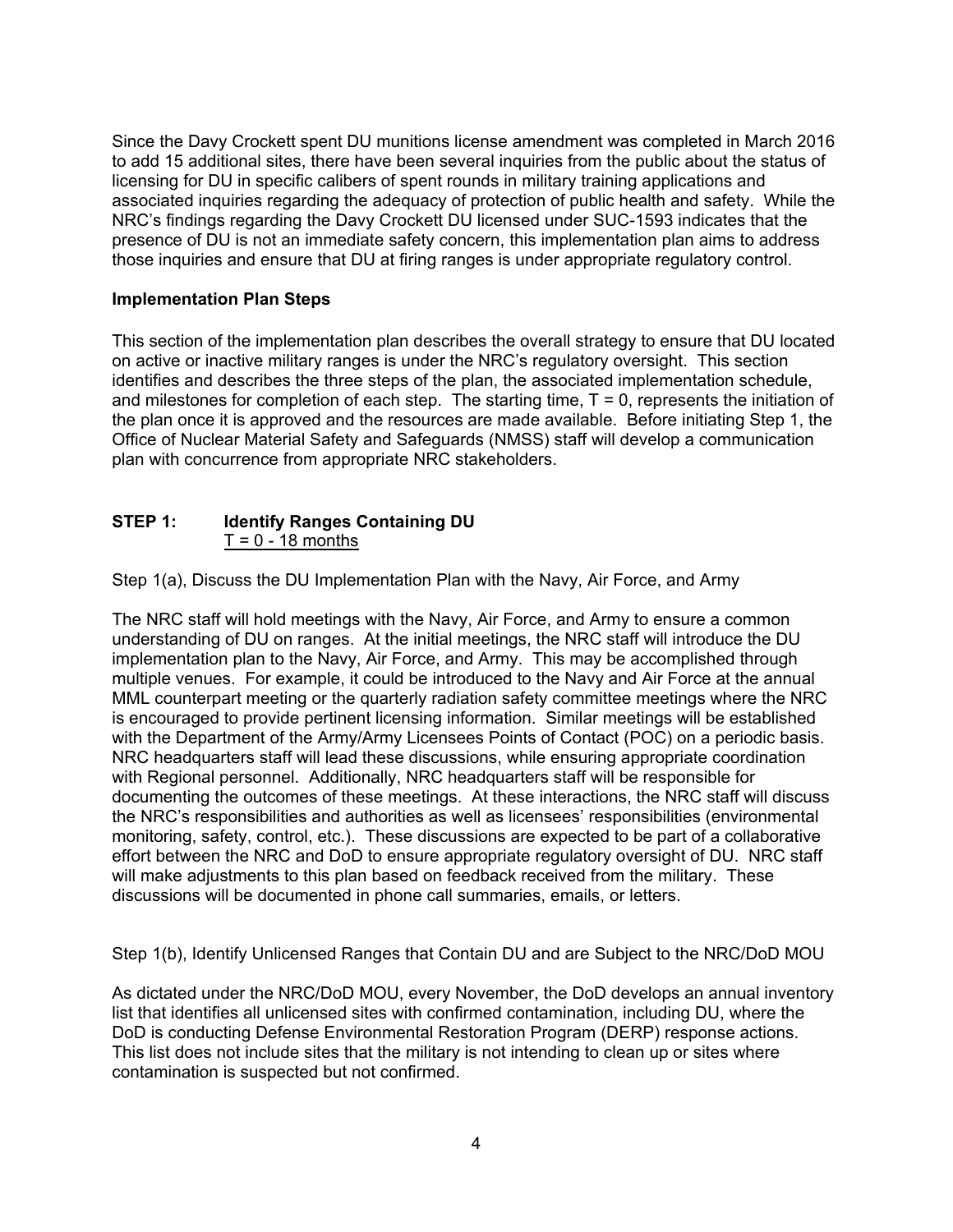The NMSS and Regional Office staff will review the DoD's list of sites undergoing remediation under DERP to identify the unlicensed active and inactive military ranges with DU and prepare a list of these sites. The work will be distributed to NMSS and Regional Offices consistent with the project management procedures (ADAMS Accession No. ML15090A583) associated with the NRC/DoD MOU (i.e., NMSS staff will lead coordination efforts), and each organization will share the pertinent information with NMSS for inclusion under Step 2. It is important to note that all shutdown DoD ranges undergo a preliminary assessment and site inspection as the first step in the DERP process, which should identify any sites with DU prior to transfer of the land to the public.

Step 1(c), Identify Licensed Ranges that Contain DU (Concurrent with Step 1(b))

The NRC Regional licensing personnel for the Army specific licenses and the Project Managers for the Navy MML and Air Force MML will review the current source materials licenses and MMLs to identify active and inactive military ranges with DU of any kind (spent munitions, armor, other) in consideration of the items in Table A-1 within Attachment 1, and identify whether any information on the DU (form, location, or quantity) is missing. Based on the information from Step 1(a), if license information about DU is incomplete (e.g., a license authorizes possession of DU but the license does not provide information about the form, location, quantity, etc.), then this missing information will be requested from the Navy, Air Force, or Army and added to the license. Additionally, NRC headquarters personnel will consider available historical NRC information, such as previous programmatic documents, that may assist in the identification of DU at ranges. A list of these sites will be prepared by the NRC Regional licensing personnel for the Army specific licenses and the Project Managers for the Navy MML and Air Force MML. Active or inactive sites that have been previously remediated or dispositioned under the auspices of the NRC will not be included in the list. The responsible NRC organizations that are assigned these licenses will share the pertinent information with NMSS for evaluation under Step 2.

#### **STEP 2: Identify the Licensing Status of DU on Military Ranges (after Step 1)**   $T =$  within 12 months of completion of Steps 1(b) and 1(c)

## Step 2(a), Issue a Confirmation Request

The NRC will send letters to the Navy, Air Force, and Army. The letters will summarize the NRC's understanding of how licensed ranges are monitored and controlled by addressing the environmental monitoring, health and safety, and physical security programs for each site. The letters will also provide the NRC's list of active and inactive military ranges with DU (developed in Step 1). The list will not include active or inactive ranges that were previously remediated under the auspices of the NRC, as mentioned above. In each letter, the NRC will request that the Navy, Air Force, or Army (1) confirm that the provided list includes all active and inactive military ranges with DU that have not been remediated; (2) determine whether the site is authorized by an NRC license, subject to the DoD MOU, or unlicensed; and (3) for any sites not currently licensed or covered under the MOU, outline the military's current controls for protection of public health and safety.

For any ranges that are unlicensed, the DoD and NRC responsible licensing organizations will proceed to Step 3. The goal of the plan is to identify unlicensed sites that contain DU and ensure that they are under the appropriate NRC oversight, whether that be under the auspices of the MOU or through the NRC licensing process.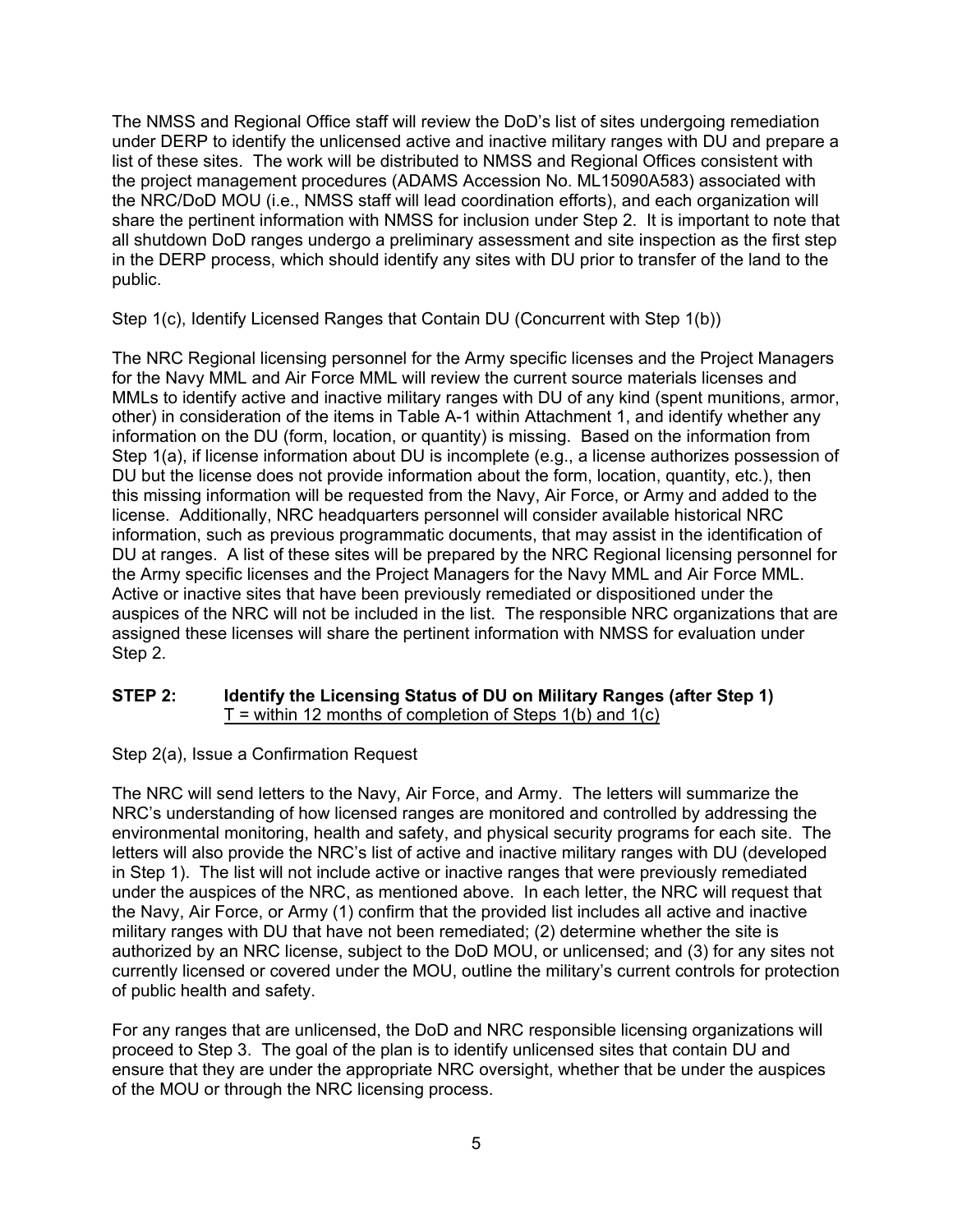Step 2(b), Confirm Response through Inspection

Oversight of unlicensed ranges will be addressed in Step 3. Follow-up inspections of newly identified unlicensed ranges will be conducted if the NRC staff determines that inspections are needed to confirm that the ranges adequately address environmental monitoring, health and safety, and physical security. These inspections will be discussed during a future Air Force MML inspection meeting, Navy MML inspection meeting, or an inspection meeting to be established with the Department of the Army/Army Licensees POC.

If, as part of this effort, NRC staff determines follow-up inspections of currently licensed ranges are necessary, those will be performed within the context of the existing inspection program. Follow-up inspections at Air Force and Navy ranges will be conducted in accordance with NRC Inspection Manual, Chapter 2810, "Master Material License Oversight and Inspection Program" to confirm the adequacy of DU unlicensed ranges with regard to environmental monitoring, health and safety, and physical security. These inspections will be discussed with the Master Materials License Radiation Safety Committee and MML management during the

biennial inspection. A similar effort will occur with the Department of the Army/Army Licensees POC using the guidance provided in IMC 2800 Materials Inspection Program (ML17186A204).

## **STEP 3: Regulatory Oversight of Unlicensed DU**

 $T =$  concurrent with Step 2; but no later than 30 months from start.

If any ranges are determined to be unlicensed or not currently under the NRC/DoD MOU in Step 2, the NRC staff will determine if the range should be licensed or included in the list under the MOU. The responsible licensing organization will coordinate the licensing approach and schedule for licensing Army ranges or ensure that permits are added to the MMLs for Navy and Air Force sites, as necessary.

The licensing options are: (1) issue a new license<sup>3</sup> or permit (as applicable) using a programmatic approach; (2) issue a license for each site; or (3) amend an existing license to add additional DU material from other locations. These options should be considered by the responsible licensing organization when determining a path forward, and the most efficient and effective approach will be considered on a case-by-case basis if any unlicensed sites are identified that need to be licensed.

If a site is unlicensed and not part of the NRC/DoD MOU, a licensing approach should be determined and an application should be submitted to the NRC for review. This step may involve discussions with the applicant regarding the licensing approach.

If any active or inactive military ranges with DU that should be licensed are identified, consistent with NUREG-1556, Vol. 20, Section 3.2.2, the responsibility for reviewing the license application should be assigned to the Region where the licensed activities are inspected. For multiple ranges located among more than one State,<sup>4</sup> the Regional Offices should decide on a case-by-

 $3$  A Master Materials License is considered a license and a new permit may be issued under the MML. New Licensees may be applicable to other Department of Army installations other than those with Davy Crockett DU.

<sup>4</sup> Note: For the licensing of the Davy Crockett DU M101 spent munitions (SUC-1593), due to the complexity of the licensing action, it was decided that the licensing review was to be conducted by NMSS. Upon issuance of License Amendment 3, the responsibility for managing the license was transferred to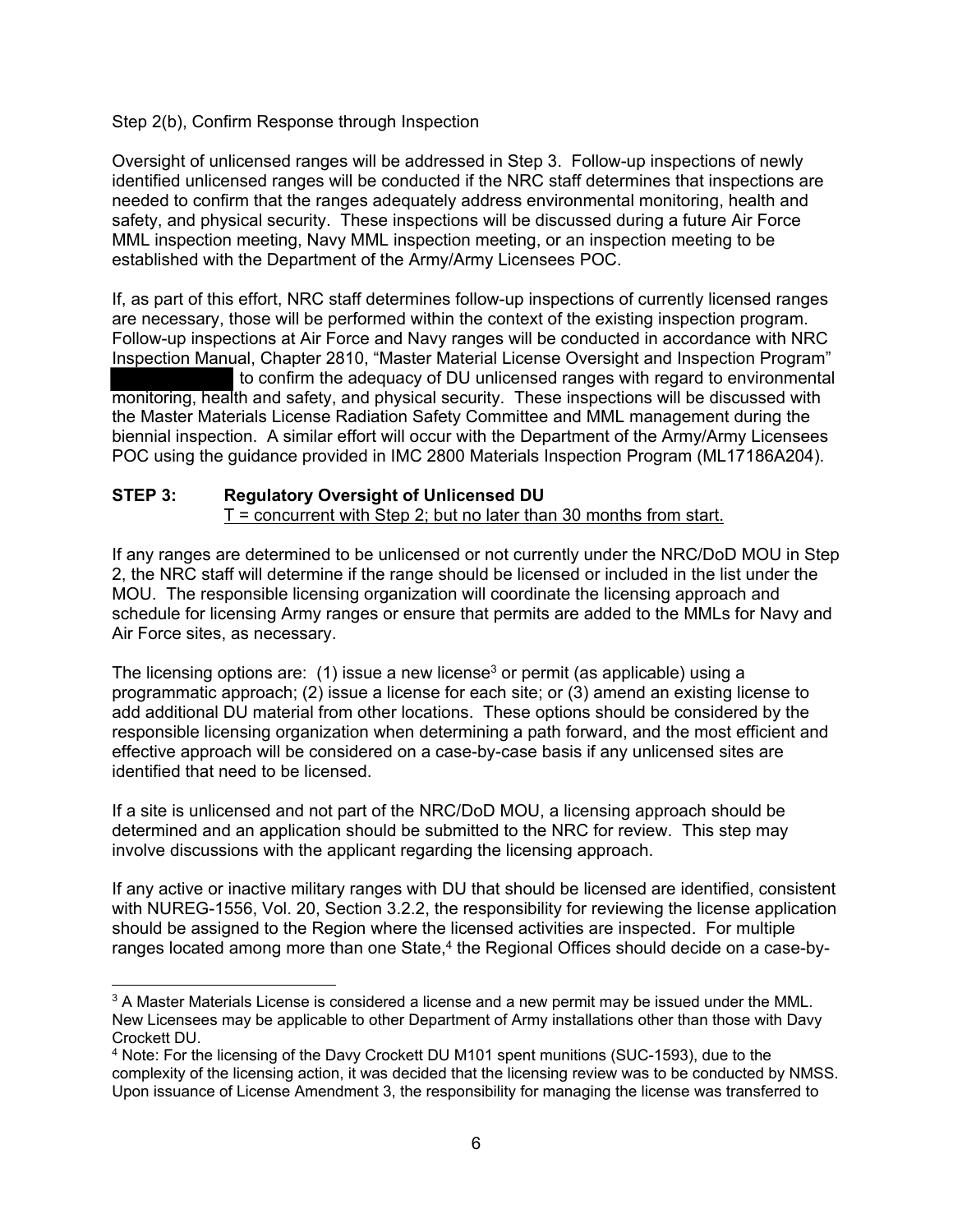case basis how the Regional Offices will manage the licensing review and inspection responsibilities upon licensing.

To ensure ongoing consistency in the licensing approach across programs and Regions, NMSS will work with the Regional Offices to:

- o Establish the criteria and license conditions that the NRC expects the Navy and Air Force MMLs to follow for permitting or licensing the locations for the identified radioactive materials.
- o Modify the Letters of Understanding (LOU) for the Navy and Air Force MMLs to incorporate the quidance for permitting these types of source material licenses.
- $\circ$  Establish a working group to generate the criteria for the Regional Offices to license the sites for the Army to ensure there is a consistent approach between the Regions. This may include consideration of a programmatic approach across regional boundaries, amending existing licenses, or amending NRC License SUC-1593, which has already established an environmental monitoring program at a number of ranges, to include non-Davy Crockett DU.

#### **Resources**



#### **References**

[AEA] Atomic Energy Act of 1954, as amended, 42 U.S.C. § 2011 et seq., Pub. L. 83-703.

[GAO 2000] Government Accountability Office Report, GAO/NSAID-00-70, "Gulf War Illnesses, Understanding Health Effects from Depleted Uranium Evolving but Safety Training Needed." **March 2000.** 

[OSAGWI 1998] Office of the Special Assistant for Gulf War Illness (OSAGWI) 1998 Environmental exposure report, "Depleted Uranium in the Gulf Interim Report."

[NRC 1987] "Standard Review Plan for Applications for Source Material Licenses", December 1987 (ADAMS Accession No. ML17100A285).

[NRC 1998a] "Commission Staff Requirements Memorandum (SRM) - SECY-98-201 - Deferral of Regulatory Oversight of Certain Portions of the Lake City Army Ammunition Plant to the U.S. Environmental Protection Agency," dated October 15, 1998 (ADAMS Accession No. ML003755439).

the Regional Offices. If unlicensed DU is identified during the implementation of this plan that should be licensed, the responsible Regional Office, as Lead, will consult with NMSS, as necessary, especially if the licensing action is complex covering multiple sites and States.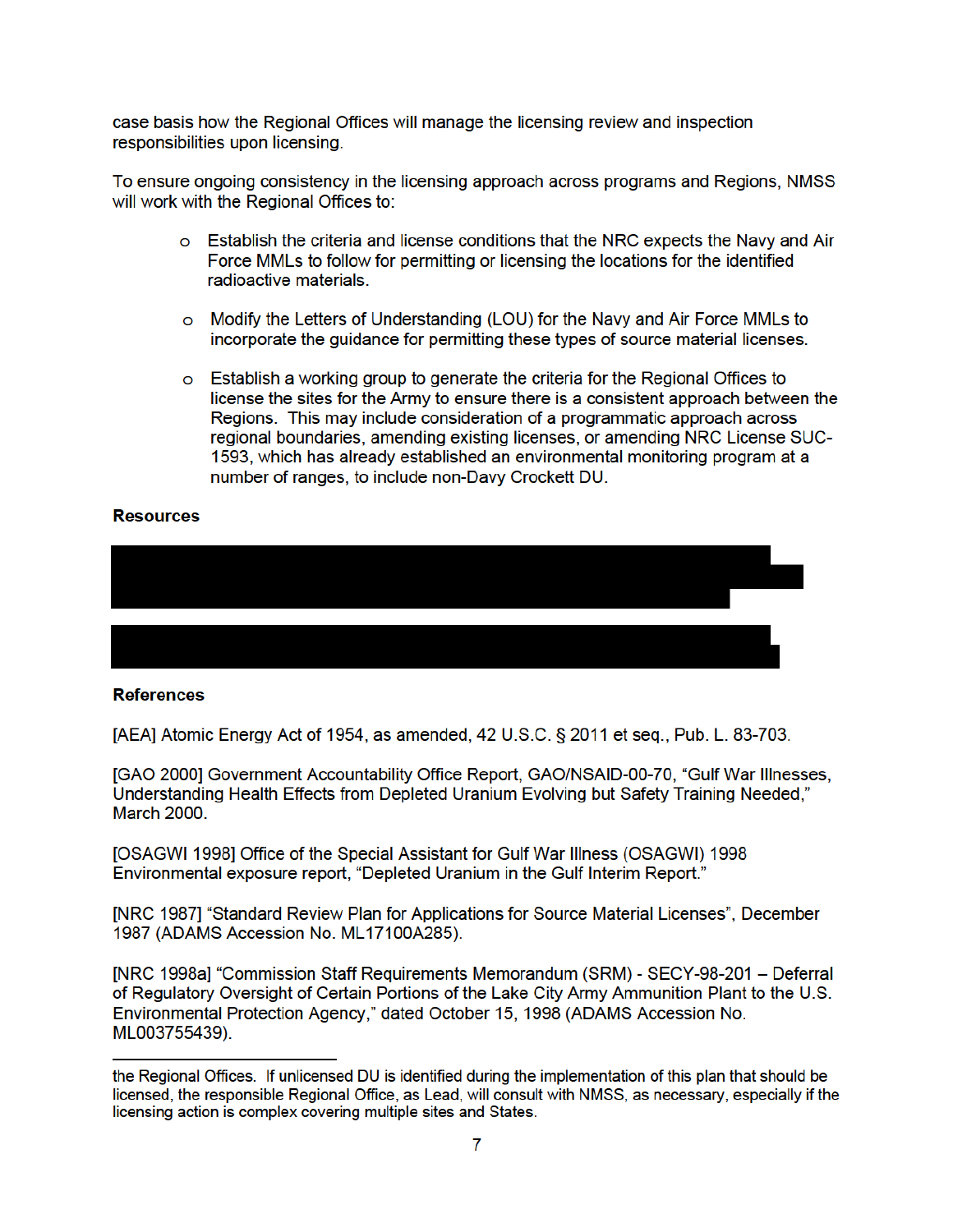[NRC 2000] "Consolidated Guidance About Materials Licenses: Guidance about Administrative Licensing Procedures," Final Report (NUREG-1556, Volume 20), published December 2000.

[NRC 2001] SRM-SECY-01-0088 - "Deferral of Regulatory Oversight of Area 10 (The Sand Pile) of Lake City Army Ammunition Plant to EPA & Request to Remove Site from Site Decommissioning Management Plan", June 13, 2001 (ADAMS Accession No. ML011650107).

[NRC 2003b] NUREG-1748, "Environmental Review Guidance for Licensing Actions Associated with NMSS Programs" July 2003 (ADAMS Accession No. ML032450279).

[NRC 2011] "August 2011 Lake City Army Ammunition Plant Area 10 Sand Remediation Project Summary," dated August 22, 2010 (ADAMS Accession No. ML11280A336).

[NRC 2012] "NRC Inspection Manual, Chapter 2810, Master Material License Oversight and Inspection Program," dated October 11, 2012 (ADAMS Accession No. ML12180A017).

 [NRC 2013a] "Guidance for Implementation of the Final Rule "Distribution of Source Material to Exempt Persons and to General Licensee and Revision of General License and Exemptions" 10 CFR Parts 30, 40, 70, 170, and 171," dated May 29, 2013 (ADAMS Accession No. ML13051A824).

[NRC 2013b] "Safety Evaluation Report for the U.S. Army's Possession License for Depleted Uranium from the M101 Spotting Round", October 23, 2013 (ADAMS Accession No. ML13259A081).

[NRC 2014] December 12, 2103 Meeting Summary Regarding the U.S. Army License for Depleted Uranium, dated January 6, 2014. (ADAMS Accession No. ML13352A214).

[NRC 2015a] *Davy Crockett - Depleted Uranium – Possession Only License Source Materials License No. SUC- 1593 Additional Guidance,* February 27, 2015 (ADAMS Accession No. ML15061A177).

[NRC 2015b] *Davy Crockett - Depleted Uranium – Possession Only License Source Materials License No. SUC- 1593 Additional Guidance,"* dated on February 27, 2015, ADAMS Accession No. ML15061A177

[NRC, 2016a] "Consolidated Guidance About Materials Licenses: Program-Specific Guidance about Master Materials Licenses," Final Report (NUREG-1556, Volume 10, Revision 1), published June 2016.

[NRC, 2016b] Letter to All Agreement States and Non-Agreement States from NRC on The NRC Memorandum of Understanding with the U.S. Department of Defense Regarding Remediation of Unlicensed Radioactive Material (STC-16-072), dated August 26, 2016 ADAMS Accession No. ML16125A461.

[NRC and DoD, 2016], "A Memorandum of Understanding (MOU) for Coordination on Comprehensive CERCLA Response Actions at DoD Sites with Radioactive Materials", ADAMS Accession No. ML16092A294).

[USACE 2011] St Louis. Project Archive Search Report. Use of Cartridge, 20mm Spotting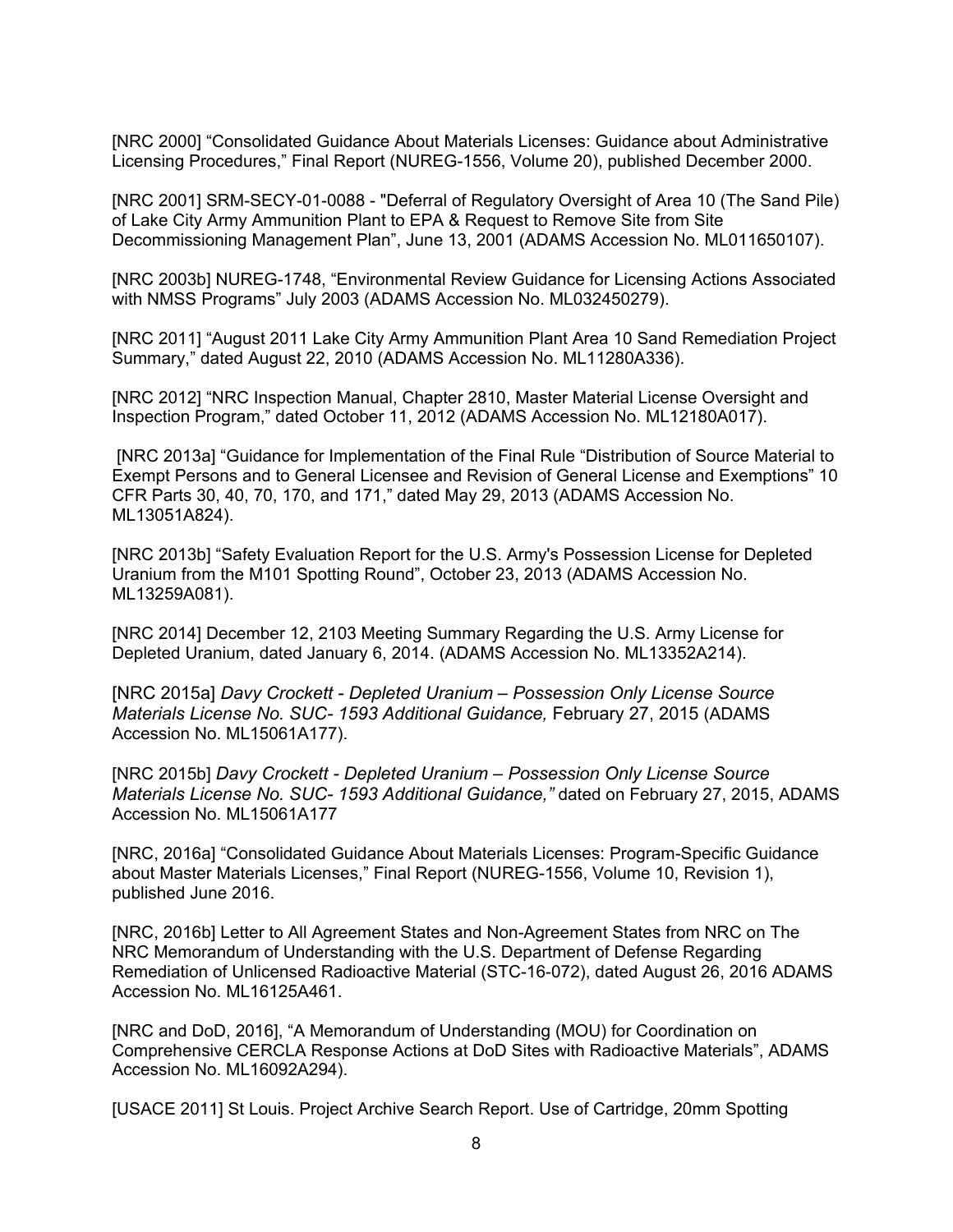M101. St Louis, Missouri: US Army Corps of Engineers, St Louis District, 2011.

[USARMY 2007] AR 200-4, "Environmental Protection and Enhancement," December 13, 2007 (http://www.apd.army.mil/pdffiles/r200 1.pdf)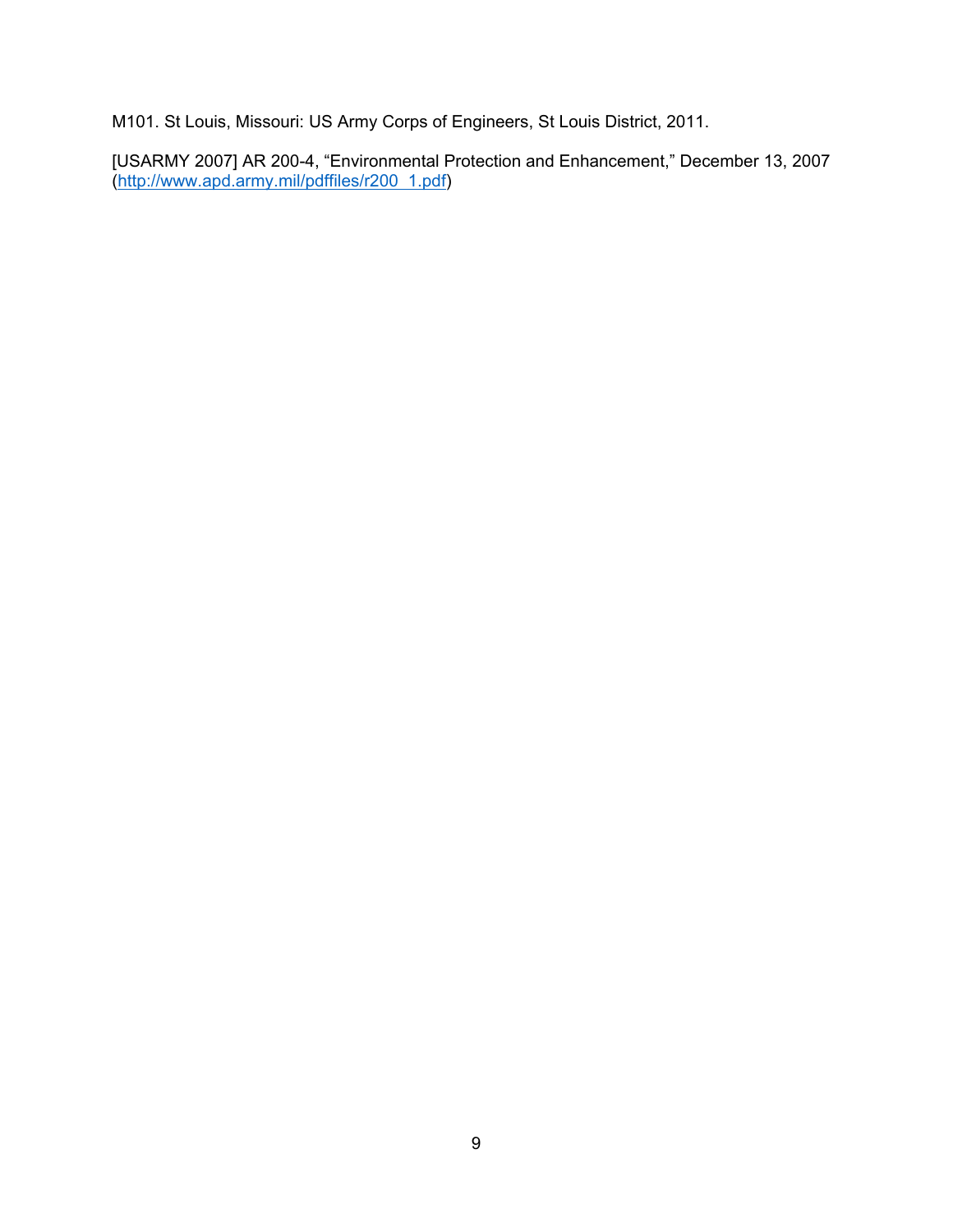## **ATTACHMENT 1, INFORMATION FOR NRC STAFF CONSIDERATION DURING PLAN IMPLEMENTATION**

## **Publicly Available Documents that Identify Weapon Systems that Use DU Munitions**

Through a review of the Office of the Special Assistant for Gulf War Illnesses (OSAGWI) 1998 Environmental exposure report, "Depleted Uranium (DU) in the Gulf Interim Report," and the Government Accountability Office Report, GAO/NSAID-00-70, "Gulf War Illnesses, Understanding Health Effects from Depleted Uranium Evolving but Safety Training Needed," March 2000, the U.S. Nuclear Regulatory Commission (NRC) staff is aware that the military has used multiple weapon systems that use DU munitions. The following table was derived from the OSAGWI report and identifies weapon systems that use munitions that contain DU.

## **Table A-1, Known Weapon Systems that Use Munitions that Contain DU (Publicly Available)**

U.S Army:

- Davy Crockett M101 Spotting Rounds
- Kinetic cartridges for the 25mm BUSHMASTER cannon (M2/3 Bradley Fighting Vehicle),
- 105mm cannon (M1 and M60 series tanks)
- 120mm cannon (M1A1 and M1A2 Abrams Tank)
- Army Special Forces also use small caliber DU ammunition on a limited basis.

## U.S. Marines

• The Marines use DU tank rounds in their own M1-series tanks as well as a 25mm DU round in the GAU-12 Gatling gun on Marine AV-8 Harriers.

U.S Navy

• The 20mm DU round developed by the Navy for use in its shipboard PHALANX Close In Weapons System (CIWS) remains in service; however, since FY 1990, the Navy has procured only tungsten rounds for the CIWS. The 20mm DU rounds remaining in the inventory will be used until the supply is exhausted or ages beyond its service life.<sup>1</sup>

US Air Force

• The Air Force uses a 30mm DU round in the GAU-8 Gatling gun on the A-10.

The OSAGWI report briefly mentions that the material is licensed by the NRC, but it does not identify the licenses and does not provide details such as the scope of the licenses. If the military is fielding or has deployed these weapon systems, it is reasonable to assume that training exercises were or are being conducted with these weapon systems on military training ranges. The NRC staff believes that it is possible that these weapons systems were fired in training ranges and that it is appropriate to verify that appropriate regulatory controls are in place.

 $1$  Letter to the Office of the Special Assistant for Gulf War Illnesses from the Commander, Crane Division, Naval Surface Warfare Center, "Navy/Marine Corps Responses to Questions on Depleted Uranium Ammunition" (March 17, 1998), Enclosure 1, p. 1.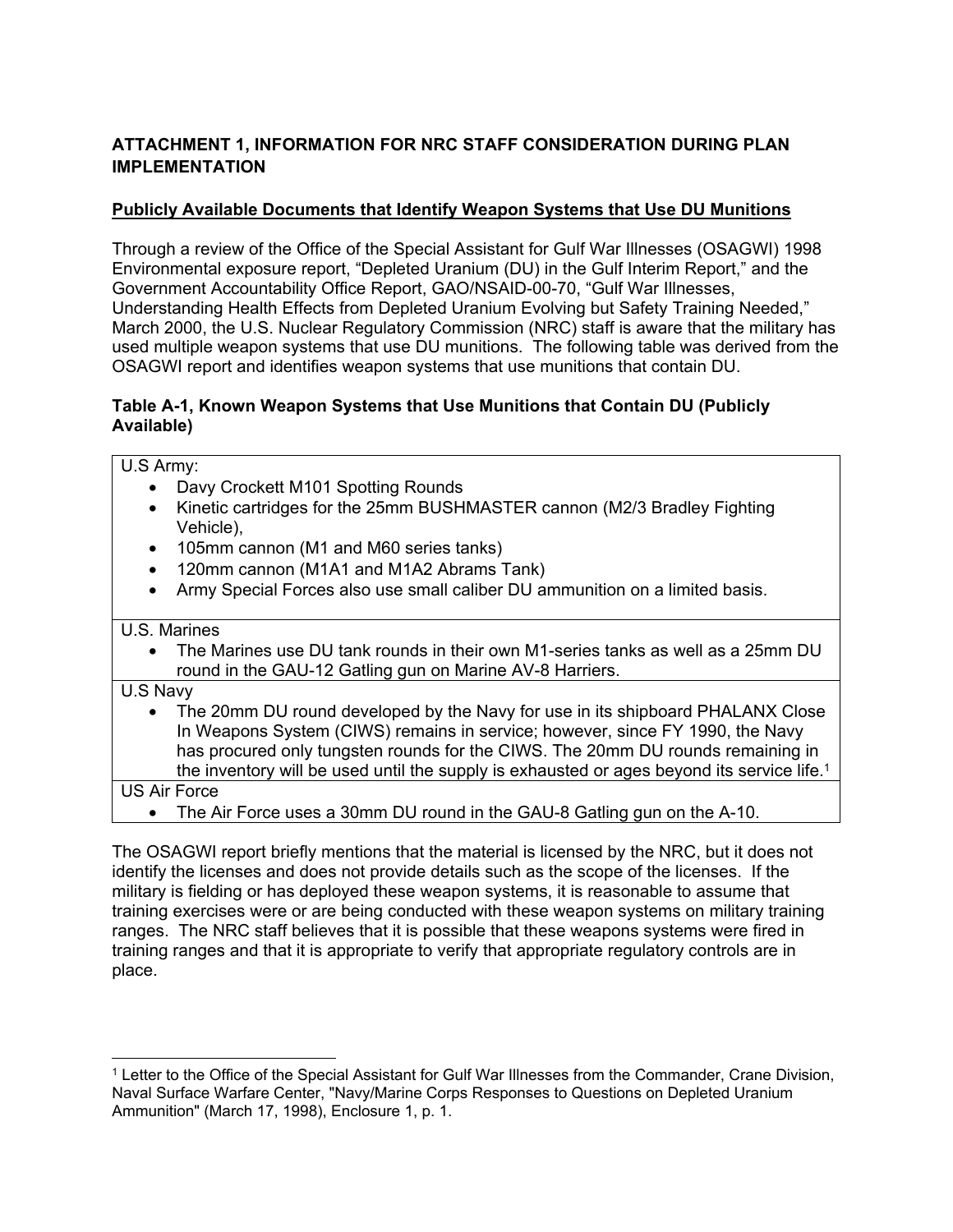### **Mechanism for Monitoring Certain DoD Unlicensed DU on Military Ranges**

The NRC entered into a Memorandum of Understanding (MOU) with the U.S. Department of Defense (DoD) on April 28, 2016, (ADAMS Accession No. ML16092A294). This MOU was issued for coordination on Comprehensive Environmental Response, Compensation and Liability Act, 42 U.S.C. 9601 et seq., as amended (CERCLA)/Defense Environmental Restoration Program, 10 U.S.C. 2700 et seq., as amended (DERP) Response Actions (cleanup) at DoD Sites with radioactive materials. This MOU is intended to address radioactive materials that are being remediated at DoD sites that are not presently under an NRC license, although the material is licensable under the Atomic Energy Act of 1954, as amended (AEA). The MOU requires the DoD to provide an annual inventory list of all DoD sites at which DoD is conducting CERCLA/DERP response actions that are within the scope of the MOU. Ranges with unlicensed material that the military plans to continue to use for military operations would not appear on this annual list. The MOU only addresses unlicensed radioactive material that is or may be subject to regulation under the AEA that DoD is remediating under DERP. Details on the scope are specifically identified in Provisions 9, 10 and 11 of the MOU.

As part of the DoD's obligation under the MOU, the DoD provided the NRC with its updated annual list of sites (for 2019) that have radioactive materials that are currently being cleaned-up or remediated under the CERCLA/DERP process (ADAMS Accession No. ML18332A034). This list also identified the radionuclides present and a brief description of the action that the DoD is undertaking. Implementation of the MOU requires an annual update to be submitted to the NRC by November 30<sup>th</sup> of each year. The annual list does not specify the actual estimated amounts or form of radioactive materials at each site, or whether the material was ever authorized under a NRC license. In cases where DU is identified, the source is not specified (e.g., spent rounds from a weapon system or armor).

#### **Guidance Specific to DU on Military Ranges**

There is no single NRC guidance document for review of licenses for activities that may result in the release of dispersible source material in the environment, such as spent DU rounds, DU metal, or DU oxides. For the safety evaluation report (SER) for the licensing of Davy Crockett DU M101 Spotting Rounds (ADAMS Accession No. ML16039A225 [Pkg.]), NRC Source Materials License No. SUC-1593), the NRC staff reviewed the license application using 10 CFR Part 40, "Domestic Licensing of Source Material" and the applicable guidance in NUREG-1556, Vol. 7, "Consolidated Guidance About Materials Licenses: Program-Specific Guidance About Academic, Research and Development, and Other Licenses of Limited Scope Including Gas Chromatographs and X-Ray Fluorescence Analyzers."

NUREG-1556, Vol. 7 was developed for academic, research and development, and other byproduct material licenses of limited scope under Part 30. Although this guidance does not specifically apply to source material (Part 40) licenses, the staff used it to review the Davy Crockett DU that is present on active Army ranges, because it addresses Part 20 radiological protection requirements for Part 30 byproduct materials licensees, which are the same as the Part 20 requirements for Part 40 licenses.

The NRC staff also use "Standard Review Plan for Applications for Source Material Licenses," dated December 1987 (ADAMS Accession No. ML17100A285).

License reviewers leverage relevant Regulatory Guides (RG) such as RG 4.14, "Radiological Effluent and Environmental Monitoring at Uranium Mills"; RG 8.11, "Applications of Bioassay for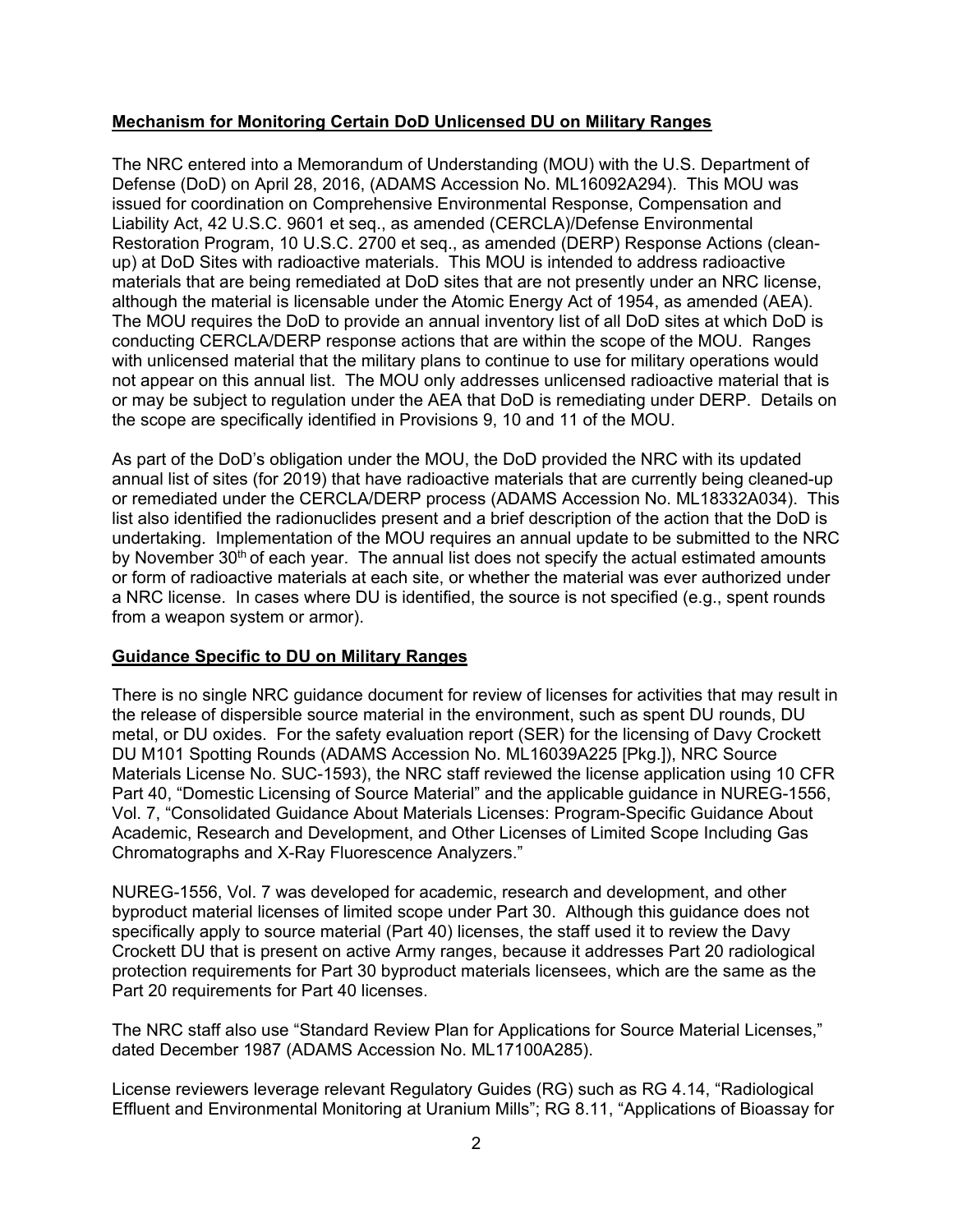Uranium"; RG 8.30, "Health Physics Surveys in Uranium Recovery Facilities"; RG 8.31, "Information Relevant to Ensuring that Occupational Radiation Exposures at Uranium Recovery Facilities Will be as Low as is Reasonably Achievable"; and RG 10.4, "Guide for the Preparation of Applications for Licenses to Process Source Material". These guidance documents, however, are not specific to DU that remains on ranges.

In addition to the guidance documents above, the following guidance has been used for the licensing and oversight of DU. These guidance documents are applicable even though they do not specifically identify DU in the form of spent rounds. They are being presented below for completeness.

- Guidance for general licenses and exemptions applicable to Part 40 is found in "Guidance for Implementation of the Final Rule 'Distribution of Source Material to Exempt Persons and to General Licensee and Revision of General License and Exemptions' 10 CFR Parts 30, 40, 70, 170, and 171," dated May 29, 2013 (ADAMS Accession No. ML13051A824). Three of the Davy Crockett sites located at Fort Carson, Colorado, are now regulated under a general license, because the amount of DU present on each site met the criteria under 10 CFR 40.22 for small quantities of source material, which is covered by a general license.
- The NRC staff consults with other agencies regarding the proposed action in accordance with NUREG-1748, "Environmental Review Guidance for Licensing Actions Associated with NMSS Programs." These consultations are intended to: (i) ensure that the requirements of Section 7 of the Endangered Species Act of 1973, and Section 106 of the National Historic Preservation Act of 1966,<sup>2</sup> are met, and (ii) provide the State with the opportunity to comment on the proposed action.
- The Division of Nuclear Materials Safety (DNMS) inspectors in the Regional Offices follow the NRC Inspection Manual when inspecting source material activities, including those of the military. In particular, the following guidance is used: Manual Chapter 2800, "Materials Inspection Program"; Inspection Procedure (IP) 87102, "Maintaining Effluents from Materials Facilities As Low As Is Reasonably Achievable (ALARA); IP 87125, "Materials Processor/Manufacturing Programs"; IP 87126, "Industrial/ Academic/ Research Programs"; and IP 87129, "Master Materials Programs." Inspectors review the implementation of commitments made during the licensing process, as well as compliance with applicable regulations in 10 CFR Parts 20 and 40.

<sup>2 16</sup> USC 470 et seq.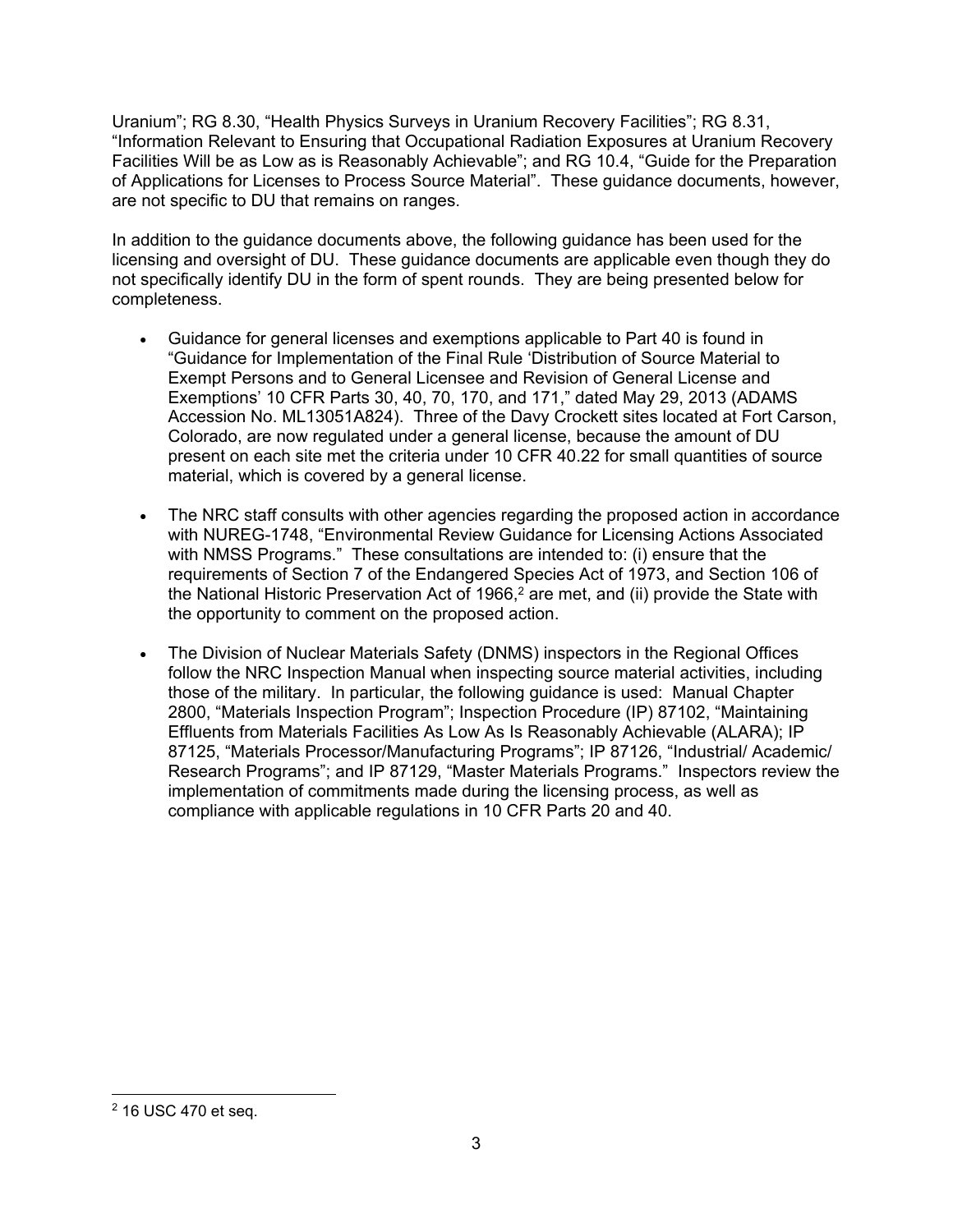## **ATTACHMENT 2, CURRENT SOURCE MATERIAL LICENSES FOR DEPLETED URANIUM**

## **U.S. Army:**

- 1. SUC-1593, Davy Crockett M101 Spotting Rounds, Army Installation Management Command (AIMC), Possession Only of historical inventory of DU spent rounds used in training and testing applications, no soil disturbance for removal of incident clean-up of rounds. No inventory control management (historical spent rounds). Currently managed by Headquarters.
- 2. SUB-1435, Jefferson Proving Ground, AIMC, Possession only/decommissioning Primary Program Code (PPC) 11800. Managed by Headquarters.
- 3. STB-1579, Army Aviation and Missile Command (AAMC), Redstone Arsenal and Fort Rucker, AL, Source material > 150Kg, Managed by RI.
- 4. STB-1554, U.S. Army Tank-Automotive and Armaments Command (TACOM), Watervliet Arsenal, Watervliet, NY, Source material <150Kg, Managed by RI.
- 5. SUB-834, Army Test Command, Aberdeen Proving Ground (APG), MD, PPC 11221, outdoor testing of munitions. Managed by RI.
- 6. SMB-141, Army Research, Development, and Engineering Command (ARDEC), Army Research Lab, Army Research Laboratory, APG, MD, PPC 11221, outdoor testing of munitions. Managed by RI.
- 7. SUB-734, Army Development Test Command, White Sands Missile Range, NM, PPC 11220, indoor testing of munitions. Managed by RIV.
- 8. SMB-1411, ATEC, Yuma Proving Grounds, Yuma, AZ, PPC 11221, outdoor testing of munitions. Managed by RIV.
- 9. SMB-707, Army Public Health Command, APG, Aberdeen, MD, PPC 11300, Source Material greater than 150 kg. Managed by RI.
- 10. SUB-348, ARDEC, Picatinny Arsenal, NJ, PPC11300, Source Material greater than 150 kg. Managed by RI.
- 11. SUB-1536, TACOM, Warren, MI, PPC 11300, Source Material greater than 150 kg. Managed by RIII.
- 12. SUB-1602, Army Joint Munitions Command (AJMC), Anniston Army Depot, Anniston, AL, Anniston, PPC 11210, Source Material as shielding. Managed by RI.
- 13. SUC-1380, AJMC, Rock Island, IL responsible for parts of Lake City Arsenal, Independence, Missouri, not being managed under CERCLA (docket 04008767) Redstone Arsenal, PPC 11300, Source Material greater than 150 kg. Managed by RIII.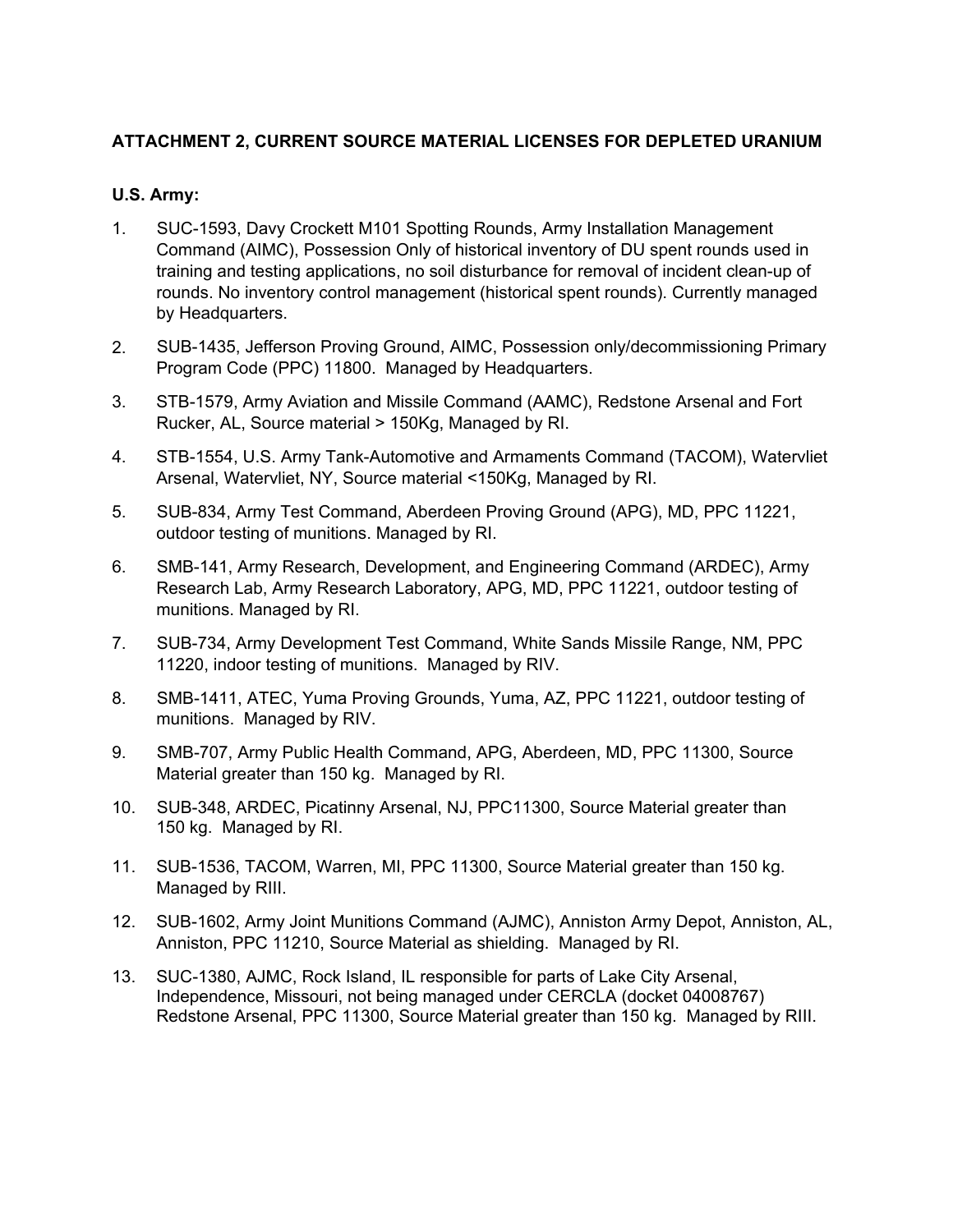### **U.S. Navy and U.S. Marines**

- 14. 45-23645-01NA, U.S. Navy Master Materials License. Managed by Region I.
	- Permit 13-00164-L1NP
	- Permit 04-60530-L1NP, China Lake

## **U.S. Air Force**

- 15. 42-23539-01AF, U.S. Air Force Master Materials License. Managed by Region IV.
	- Permit FL-00781-00/00AFP, Eglin AFB
	- Permit UT-00793-00/00 AFP, Hill AFB
	- Permit NV-00780-00/00 AFP, Nellis AFB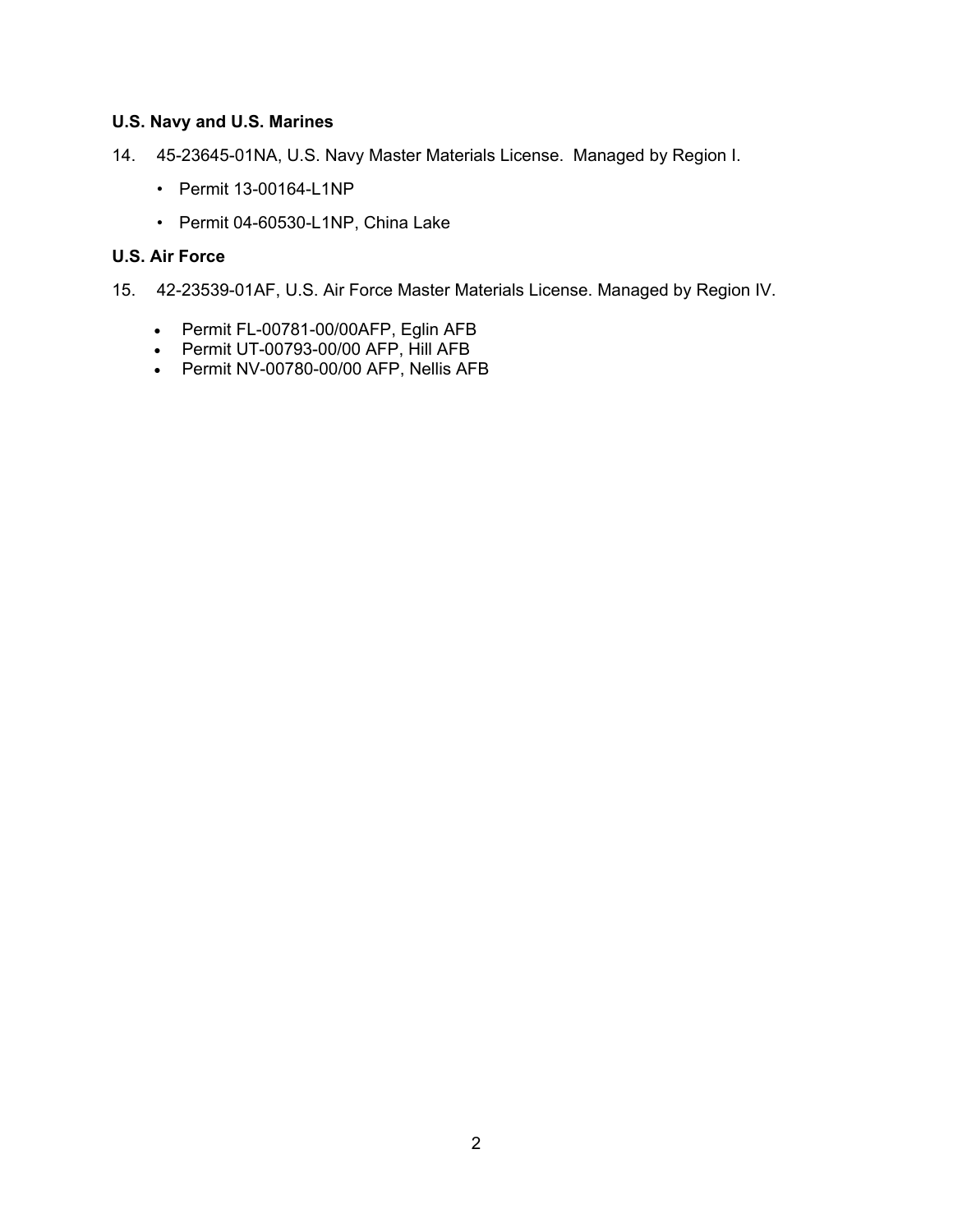# **ATTACHMENT 3, RESOURCE ANALYSIS**



Step 2, Identify the Licensing Status of DU on Military Ranges: Step 2(a), Issue a Confirmation Request; and Step 2(b), Confirm Response through Inspection